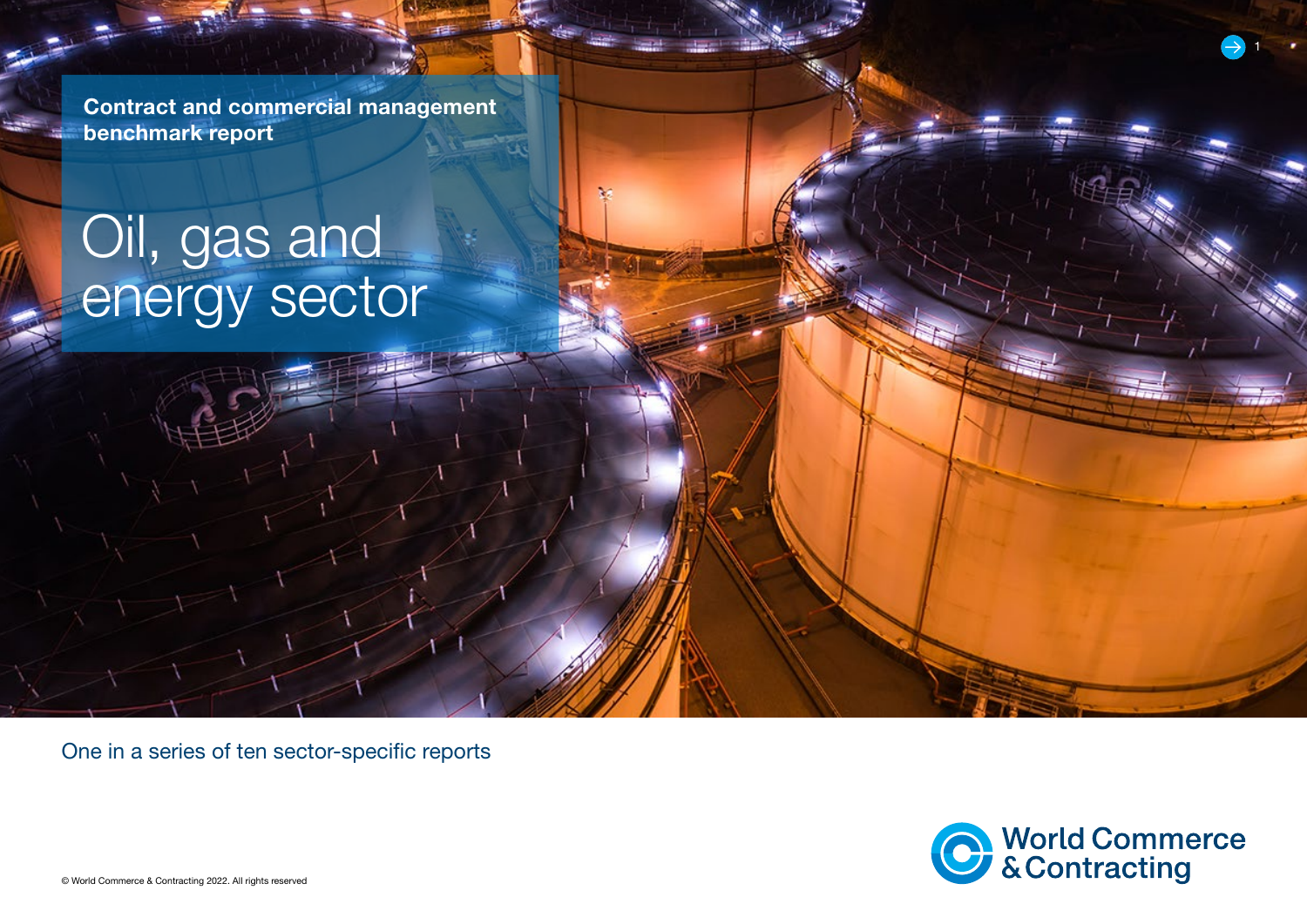## <span id="page-1-0"></span>**Contents**

- 2 Preface
- 3 [Executive summary](#page-2-0)
- 4 [Sector findings](#page-3-0)
- 4 [Priorities for improving CCM](#page-3-0)
- 5 [The nature and extent of executive focus](#page-4-0)
- 6 [The current state of CCM technology](#page-5-0)
- 8 [Contracts and the contracting process](#page-7-0)
- 9 [Resources, organization and reporting](#page-8-0)
- 11 [Responsibilities and time allocation](#page-10-0)
- 13 [CCM objectives](#page-12-0)
- 14 [Measurements](#page-13-0)
- 15 [Barriers to improvement](#page-14-0)
- 16 [Conclusions](#page-15-0)
- 17 [Contacts](#page-16-0)

## Preface

## Abstract

In a period of transformational change, the oil, gas and energy sector requires a fundamental revision to many of its commercial and contracting practices and capabilities. While there has been quiet and steady progress, fundamental reforms are still underway.

## About this report

In the period June – September 2021, World Commerce & Contracting gathered data from more than 800 organizations, providing in-depth visibility into their contracting and commercial capabilities. This report focuses on input from 87 companies in the oil, gas and energy sector, providing sector-specific analysis and comparison with cross-sector performance and trends.

## How to use the WorldCC benchmark reports

Benchmarking compares against four levels:

Level 1 Your own past performance

Level 2 Others in your sector

Level 3 World-class standards

Level 4 Goals or vision

This report should be used to make a direct comparison with the current state of others in your sector (Level 2), as well as providing cross-sector averages.

The *[Benchmark Report](https://www.worldcc.com/Portals/IACCM/Resources/WorldCC-Benchmark-report-2021.pdf?ver=NPQMEljK4Q-meXZLABtd2w%3d%3d) 2021* (published September 2021) provides detailed insights across all sectors, but more importantly offers an analysis of world-class performance, and can therefore be used to measure your current state against those world-class standards (Level 3). Drawing from those standards of excellence, you may want to set a future goal or vision that represents an as-yet unachieved aspiration and would set you apart from others (Level 4).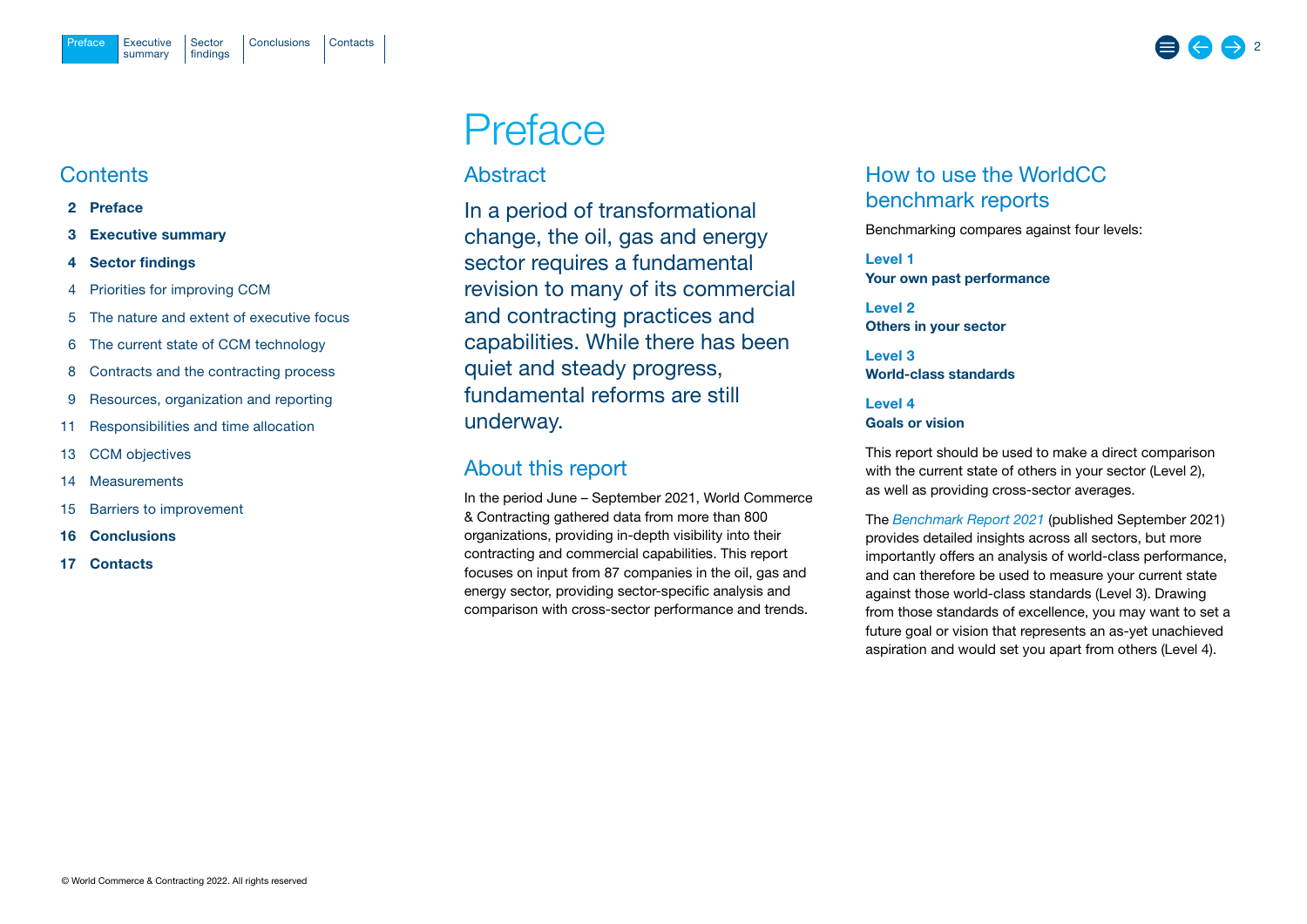## Executive summary

Executive Sector [Conclusions](#page-15-0) [Contacts](#page-16-0)

Sector findings

summary

<span id="page-2-0"></span>[Preface](#page-1-0)

Over the last ten years, the oil, gas and energy sector has faced a revolution in the business environment and this is set to continue for the foreseeable future. A heady mix of liberalization, regulation, development of wholesale markets, and shifting legal obligations around emissions, renewables and energy efficiency has been accompanied by rapid shifts in market demand and pricing, together with political and activist demands for fundamental change.

Relative to other major sectors, the sector has in the past made significant investment in developing its contract and commercial management (CCM) capabilities, but facing such volatile conditions it is struggling to address skill shortages and to deploy technology that is appropriate for evolving market conditions. This is impacting its ability to handle change and operate at the necessary levels of operational efficiency.

The sector is strongly aware of the need for change and increased speed and efficiency. To support this, the benchmark data reveals that 55% of organizations are experiencing increased executive interest in CCM capabilities.

Relative to other sectors, there has been substantially greater likelihood of formal skill gap analysis, and education / training has been put in place by 61% of the companies responding to the survey.

However, for most, improvement is still to occur. This is evidenced by the fact that the quality of existing skills is felt to be a barrier to achieving business priorities by 40% of respondents. It is also implied by the finding that 38% view the quality of functional leadership as a major barrier.

#### CCM in the oil, gas and energy sector



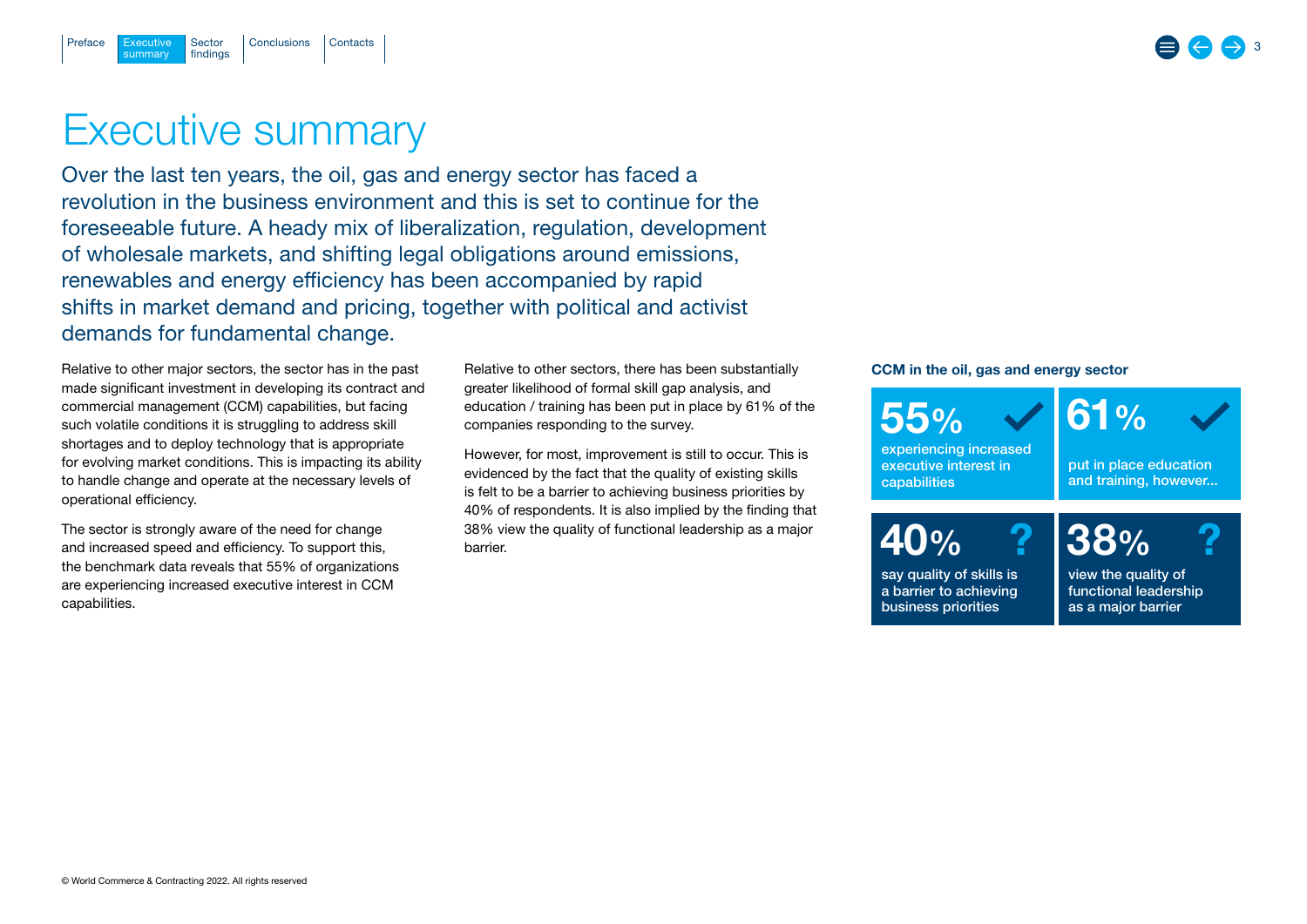## Oil, gas and energy sector findings

## Priorities for improving CCM

Sector findings

summary

<span id="page-3-0"></span>[Preface](#page-1-0)

A changing environment (regulation, market and society) is driving a new portfolio mix, and new relationships, requiring conscious and co-ordinated adaptability and agility.

[Executive](#page-2-0) Sector [Conclusions](#page-15-0) [Contacts](#page-16-0)

Many in the oil, gas and energy sector face a complicated operating environment, with production and resources scattered across multiple locations, often in remote and inaccessible places. Such conditions inevitably create challenges in ensuring consistency of process and availability of the right resources. It is therefore not surprising that the top priorities are to improve internal processes and to raise or retain skills. Each of these is viewed as a high or medium-level priority by more than 90% of respondents.

In addition, the sector operates in an environment where there is growing political, regulatory and social pressure for change. This is not consistent across jurisdictions and has led to varying commercial responses, in some cases focusing on how to adapt existing practices and in others, making a much more fundamental shift in business direction and offerings. For example, in Europe, traditional oil and gas majors are entering alternative energy markets, which leads to lower margins and unfamiliar partnerships.

The top five strategic priorities identified by benchmark participants from the oil, gas and energy sector are:



To confront these challenges, there is growing appreciation, especially within larger organizations, of the need for improved tools and systems (74%) and to develop and implement a digital strategy (63%). However, significant minorities feel these are low priorities – 26% and 37% respectively.

It is also interesting to note that just over a quarter feel that organizational change is a priority. These are primarily groups that are currently decentralized or operating with an inconsistent structure – a model that clearly makes orchestrated change extremely difficult to achieve.

Relative to most other sectors, CCM resources in this sector feel less pressure to prove their value (47% versus average 65%) or expand their role (24% versus 39%), perhaps reflecting their relatively well-established position in the organizational hierarchy. Their bigger challenge appears to lie in adjusting to fast-changing conditions which demand altered contracting and commercial approaches and require new, adaptive forms of agreement and relationship.

#### Priorities for team or functions

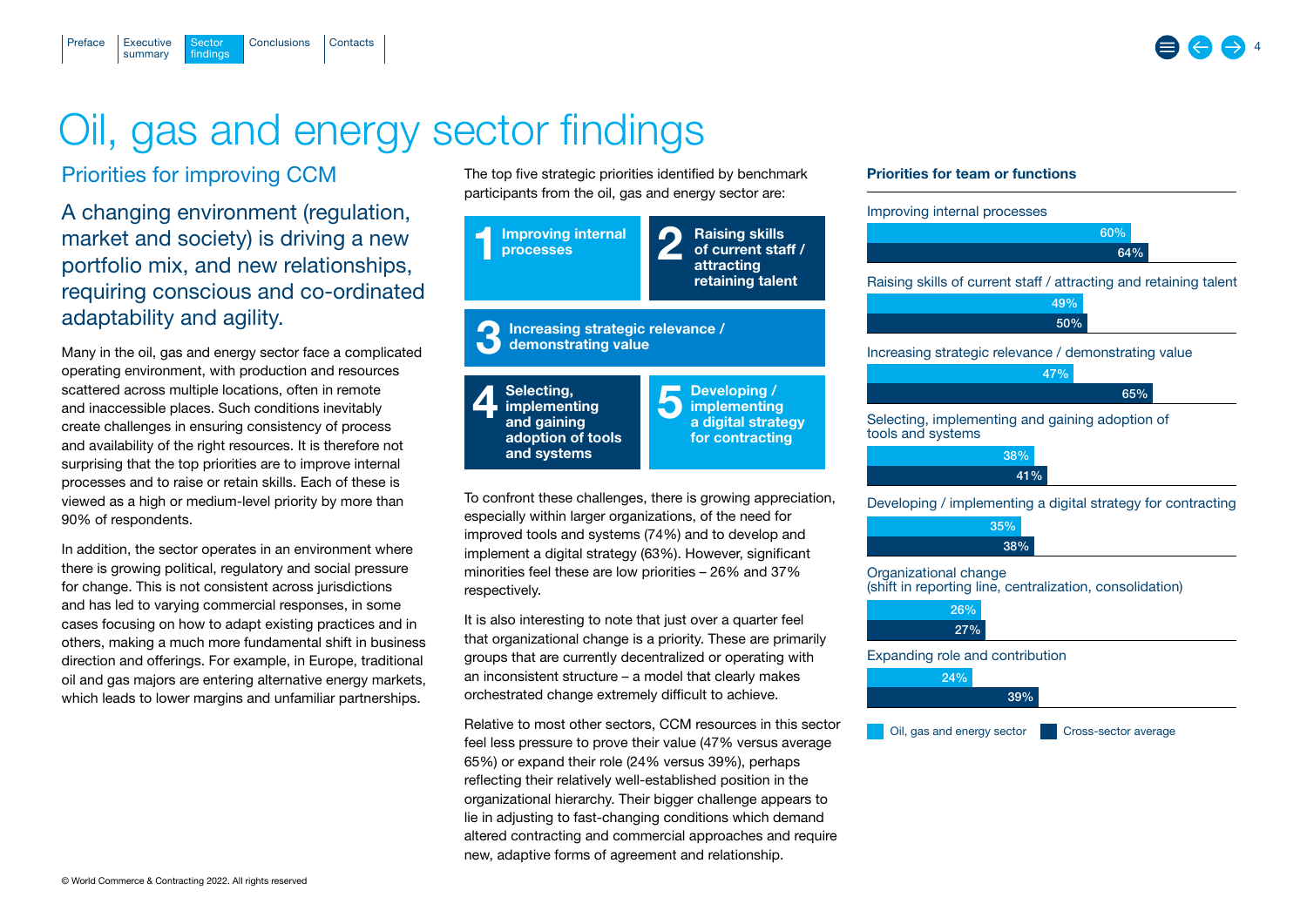<span id="page-4-0"></span>

## The nature and extent of executive focus

In common with most others, CCM in the oil, gas and energy sector is experiencing increased executive focus – 55% report this to be the case (cross-sector average is 50%). A total of 8% say interest is either declining or that CCM is viewed as unimportant (versus 10% average).

This interest translates to a range of improvement initiatives, many supporting the executive priorities for greater adaptability and speed, together with improved capability in entering new markets and building more sustainable relationships.

In this context, relative to overall cross-sector averages, the sector is placing greater emphasis on developing new standards (52% versus 47% average), knowledge management to improve CCM (37% versus 29%), skills and certification (48% versus 40%), improved segmentation of relationships (33% versus 24%) and undertaking more external benchmarking and research (39% versus 20%). The areas where there is less focus than the norm are adoption of tools and technology for CCM (52% versus 62%) and contract analytics (35% versus 41%).

#### Initiatives that are being considered (in the context of CCM)

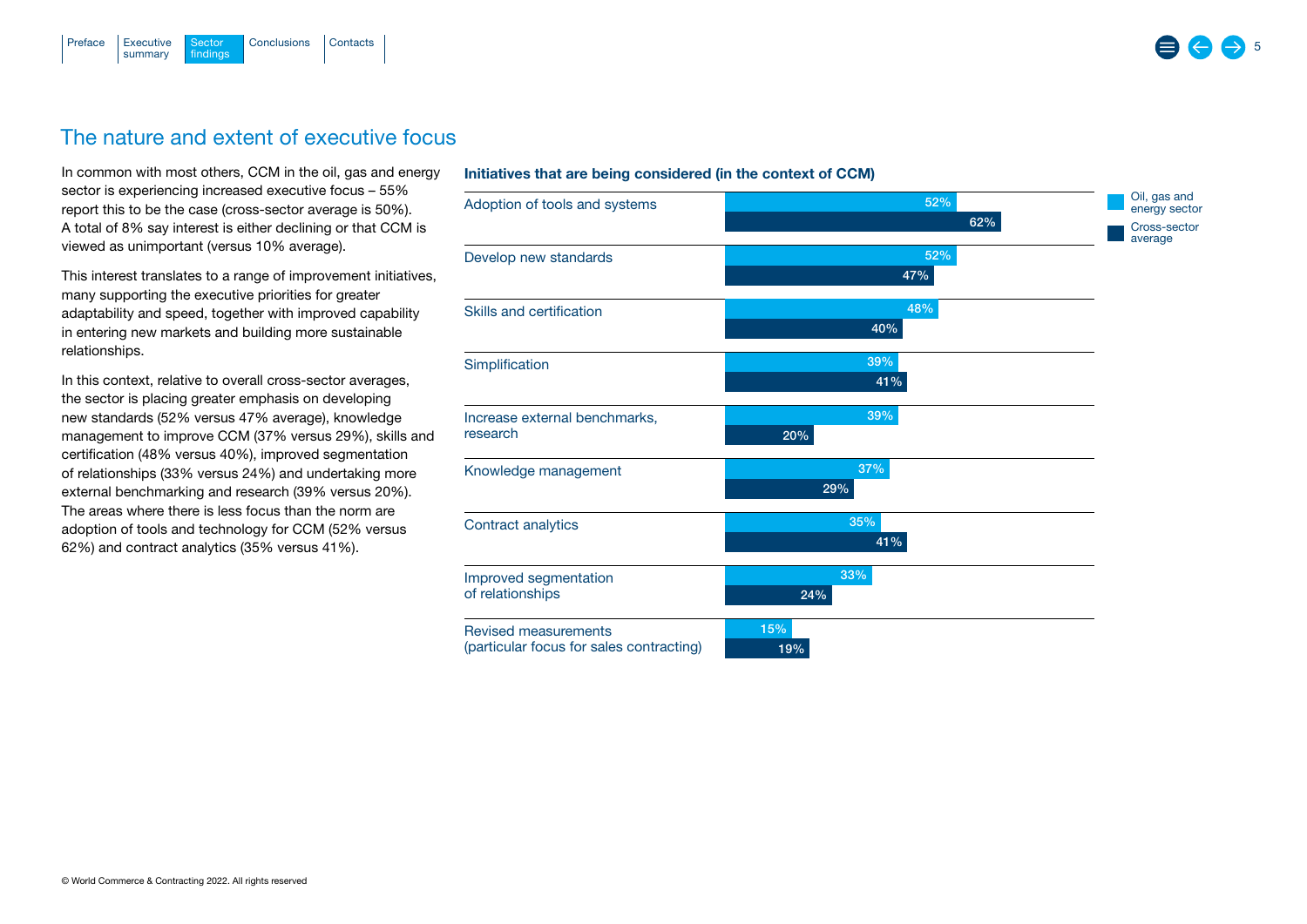<span id="page-5-0"></span>

## The current state of CCM technology

While there is some acknowledgement that technology can offer improved performance, the benchmark responses reveal a distinct undercurrent of technology aversion in the oil, gas and energy sector.

Extent of deployment of

63% say that selecting or deploying new tools and systems in the next 12 months is not a priority. Of the 37% who are planning more immediate action, the key drivers (see below) focus on increased visibility and controls. The top five items on the list are mentioned by 65% or more of those responding to the question, whereas the factors related to financial and economic benefits were selected by 50% or less. This focus on factors that are important, but where the return on investment is hard to measure, may account for the difficulty many encounter in gaining budget and support for investment.

#### Key drivers for those planning immediate action

- Overall visibility into contracts / contract data
- Improving operational performance
- Being able to find and search contracts
- Audit trails
- Integrated data across systems
- Improving regulatory / legal compliance
- Improving cycle times
- Reducing operational cost
- Increasing revenue / value retention
- Reducing value erosion.

| win vi uvprojinom vi<br><b>CCM software tools</b>                         | 0%       | 20%                        | 40%                            | 60%                      | 80%                        | 100% |
|---------------------------------------------------------------------------|----------|----------------------------|--------------------------------|--------------------------|----------------------------|------|
| Repository of signed contracts                                            |          |                            |                                |                          |                            |      |
| Monitor reviews / approvals status                                        |          |                            |                                |                          |                            |      |
| Integration with other key applications<br>(ERP, financial systems, etc.) |          |                            |                                |                          |                            |      |
| Ability to assemble standard contracts<br>from templates                  |          |                            |                                |                          |                            |      |
| Management reporting / dashboard                                          |          |                            |                                |                          |                            |      |
| Contract analytics -<br>portfolio of agreements                           |          |                            |                                |                          |                            |      |
| Automated document circulation,<br>redlining                              |          |                            |                                |                          |                            |      |
| Front-end contract request /<br>selection interface to business unit      |          |                            |                                |                          |                            |      |
| Collaboration portal for joint editing                                    |          |                            |                                |                          |                            |      |
| Contract analytics -<br>individual agreements                             |          |                            |                                |                          |                            |      |
| Post-signature monitoring of<br>compliance with contract terms            |          |                            |                                |                          |                            |      |
| Ability to assemble contracts from<br>a clause library                    |          |                            |                                |                          |                            |      |
| <b>Risk scoring</b>                                                       |          |                            |                                |                          |                            |      |
| Defined and automated workflow for<br>non-standard terms or agreements    |          |                            |                                |                          |                            |      |
| Contract obligation extraction                                            |          |                            |                                |                          |                            |      |
| Digitized contract playbooks                                              |          |                            |                                |                          |                            |      |
| Artificial intelligence / machine learning                                |          |                            |                                |                          |                            |      |
| Oil, gas and energy sector<br><b>Cross-sector average</b>                 | Deployed | In process of<br>deploying | <b>Would like</b><br>to deploy | Little or<br>no interest | Don't know<br>what this is |      |

6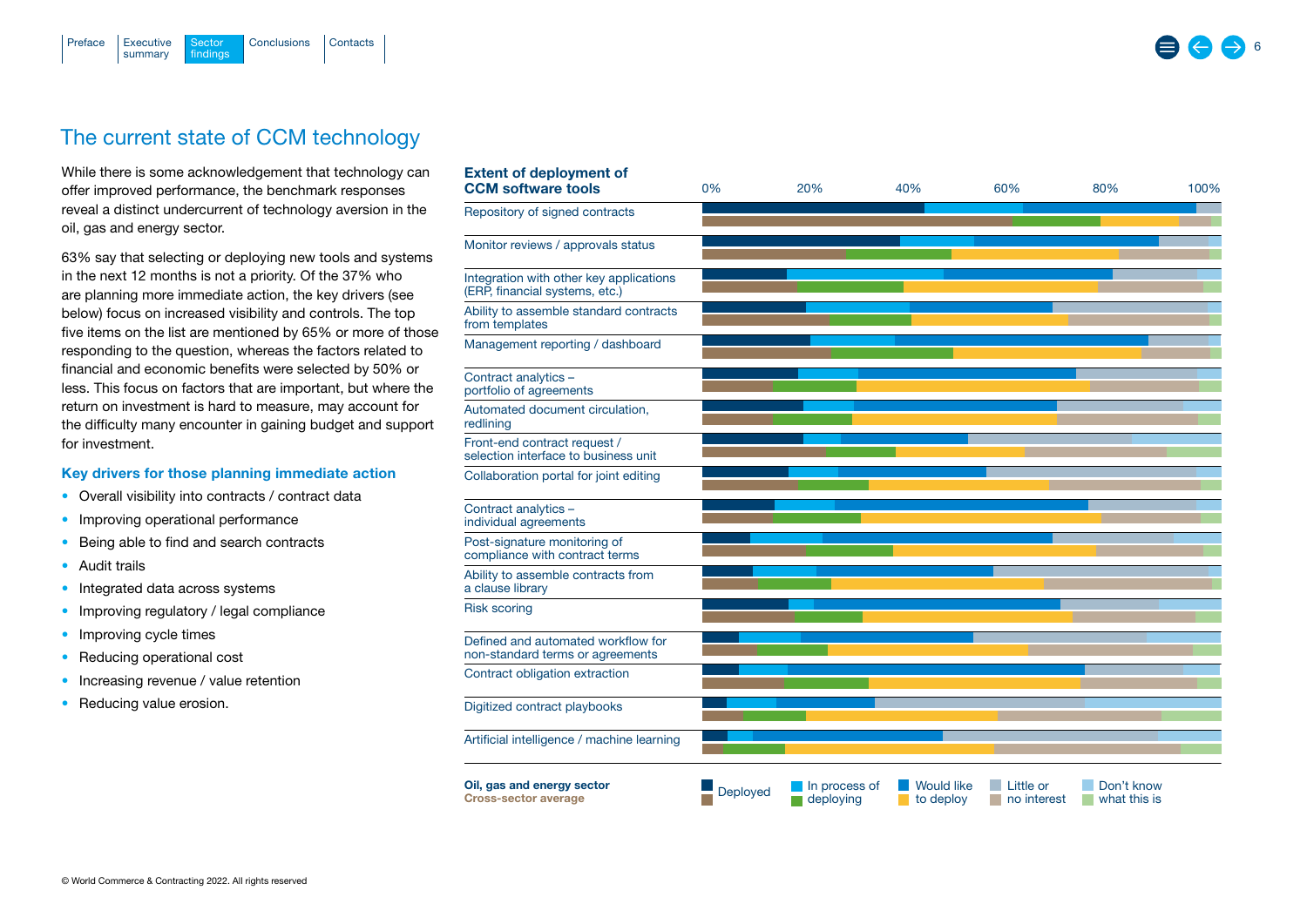

#### The current state of CCM technology (continued)

On average, technology in the oil, gas and energy sector is broadly in line with cross-sector norms, though it is notable that only 61% say they have or are deploying a repository against the cross-sector average of 76%. Many in this sector report significant challenges in deployment, given the wide variations in historic contract models and taxonomy. A distinctive point is the extent of apparent aversion to technology, illustrated by the percentages declaring they are 'not interested' in key areas of functionality, such as 42% for artificial intelligence / machine learning, the same percentage not wanting the ability to assemble contracts from a clause library and 41% having no interest in digitized contract playbooks (by contrast, this is a highly desired feature by 61% of cross-sector respondents). Even 'a defined and automated workflow' is rejected by 33%.

The top features that are wanted are:

- Contract obligation extraction / compliance monitoring (57%)
- Management reporting / dashboard (49%)
- Contract analytics at transactional level (49%)
- Risk scoring (48%)
- Post-signature contract compliance monitoring (44%)

In this context, it is interesting that so many are 'not interested' in artificial intelligence / machine learning, when the functionality they most want actually depends on these. Overall, the findings suggest that there is limited understanding of the technologies that are now available or what they can offer.





#### Progress  $\longrightarrow$

- 1. Repository of signed contracts
- 2. Management reporting / dashboard
- 3. Monitor reviews / approvals status
- 4. Ability to assemble standard contracts from templates
- 5. Integration with other key applications (ERP, financial systems, etc.)
- 6. Post-signature monitoring of compliance with contract terms
- 7. Front-end contract request / selection interface to business unit
- 8. Contract obligation extraction
- 9. Collaboration portal for joint editing
- 10. Risk scoring
- 11. Contract analytics individual agreements
- 12. Contract analytics portfolio of agreements
- 13. Automated document circulation, redlining
- 14. Ability to assemble contracts from a clause library
- 15. Defined and automated workflow for non-standard terms or agreements
- 16. Digitized contract playbooks
- 17. Artificial intelligence / machine learning



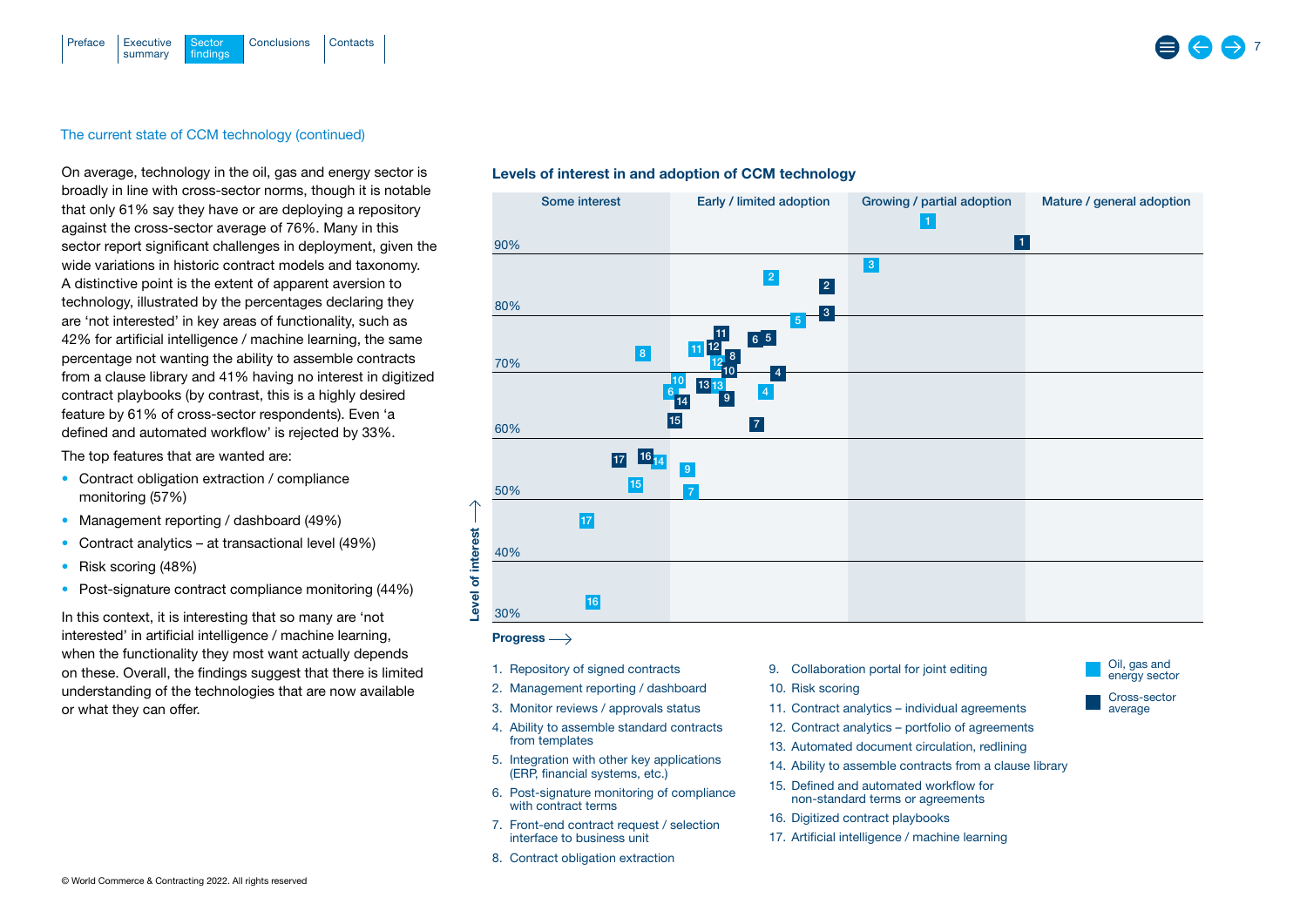#### <span id="page-7-0"></span>[Executive](#page-2-0) Sector [Conclusions](#page-15-0) [Contacts](#page-16-0) summary Sector findings [Preface](#page-1-0)

## Contracts and the contracting process

Contract duration in the oil, gas and energy sector is lengthening – 38% report increases in the term, versus 12% experiencing decreases. However, at present, average duration for mid-complexity contracts is 2.6 years and for high complexity 5.2 years – each around 15% less than the cross-sector average. The increase is attributed to the issues created or made visible by the pandemic – supply chain fragility and the need to improve security of supply.

The sector is broadly in line with the cross-sector average in its use of contract templates. 43% (against average 41%) operate with fixed templates, 29% with templates and pre-approved fall-backs. A higher-than-average percentage (16% versus 12%) say that they have a database of terms which allows flexible creation of contracts from a clause library. While this is a clear benefit in terms of potential cycle time reduction and achieving increased value, it is a surprising finding, given the declared lack of interest in this functionality (see previous section on Technology).

This sector is slightly more likely than others to succeed in imposing a standard template without amendments (28% versus 24%) or in using a sector standard (8% versus 6%). However, this means that almost 65% of agreements are to some extent negotiated. Given the extent to which this sector has developed standard forms of agreement, it is interesting how little they are used.

Greater success in using templates, together with wider availability of fall-back terms, are the likely factors in enabling more efficient deployment of CCM resources. Only 16% of the average function's time is allocated to low-value agreements (cross-sector average 21%) and almost half (49%) is applied to high complexity contracts (cross-sector 42%).

However, this apparent efficiency does not translate to higher levels of productivity. As we shall see in the section on Measurements (page 14), this sector has a 30% shortfall in terms of contracts handled per head, irrespective of complexity level.

As another efficiency indicator, the sector is in general yet to realize the benefits that flow from contract simplification, with 63% (buy-side) and 71% (sell-side) having undertaken no initiatives (cross-sector comparison 51% and 59%). Where improvements have been made, they are primarily in lower value agreements such as Purchase Orders or standard services, though several have simplified their EPC contracts. In this context, the work undertaken by Shell stands out, addressing not only simplification of language and structure, but also the introduction of graphics and visualization.

In terms of the types of contracts used, this sector is close to the cross-sector average in its use of outcome, performance and as-a-Service agreements, with each of these experiencing increasing use in more than 25% of organizations. There is below average use (and limited growth) in agile and relational / collaborative forms of contract.

Finally, in common with other sectors, engagement with particular types of transaction or agreement is fragmented. The chart (right) shows responses to the question: "In the context of your organization's business activity, how frequently do you have substantial input to the following contract or relationship documents/offerings?" The percentages represent those who answered either "all the time" or "most of the time".

#### Type of agreement

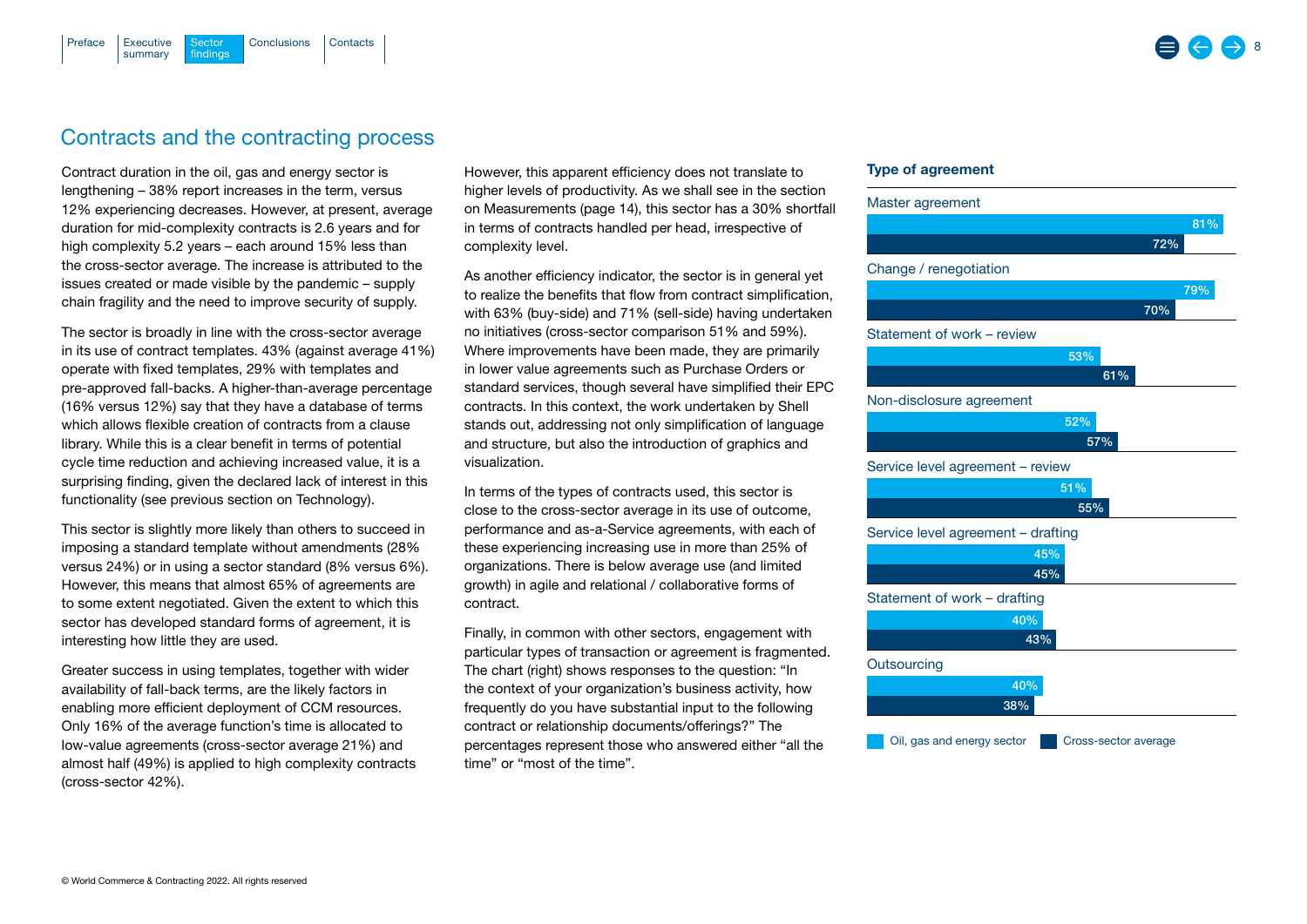<span id="page-8-0"></span>

### Resources, organization and reporting

CCM groups in the oil, gas and energy sector are weighted towards support for procurement, rather than sales, and this should be taken into account when viewing the comparative cross-sector data.

Although having dedicated CCM resources (especially for contract management) is the norm within oil, gas and energy, the typical headcount for those dedicated resources is substantially lower at around 40% of the cross-sector average. Even when looking at directly comparable sectors, such as engineering and construction, this sector operates with only around 70% of the CCM headcount. Given the relative volume and complexity of agreements, this means that there is a higher proportion of contract management work being undertaken by non-specialists, typically in Procurement, Operations or Project Management.

CCM resources are less likely to operate under an independent (commercial) reporting line (15% versus cross-sector average of 20%) and far more likely to report into Supply Management (35% versus 13%). Contract management resources may also operate as part of the Project Management function (16% versus 5%), reflecting a view that it is primarily a post-award activity.

#### Reporting lines to:



70% of respondents state that there is clarity over responsibility for contract management, against the cross-sector average of 63%. In respect of commercial management, only 55% (against average 58%) feel there is similar clarity. 72% (versus 69%) operate CCM activities with dedicated resources, although as noted, the volume of those resources is below the cross-sector average. Where responsibility is part of another role, it is again Project / Program Management that stands out (31%), followed by Procurement (25%). It is notable that few of these 'part-time' contract managers have received training in this field of activity.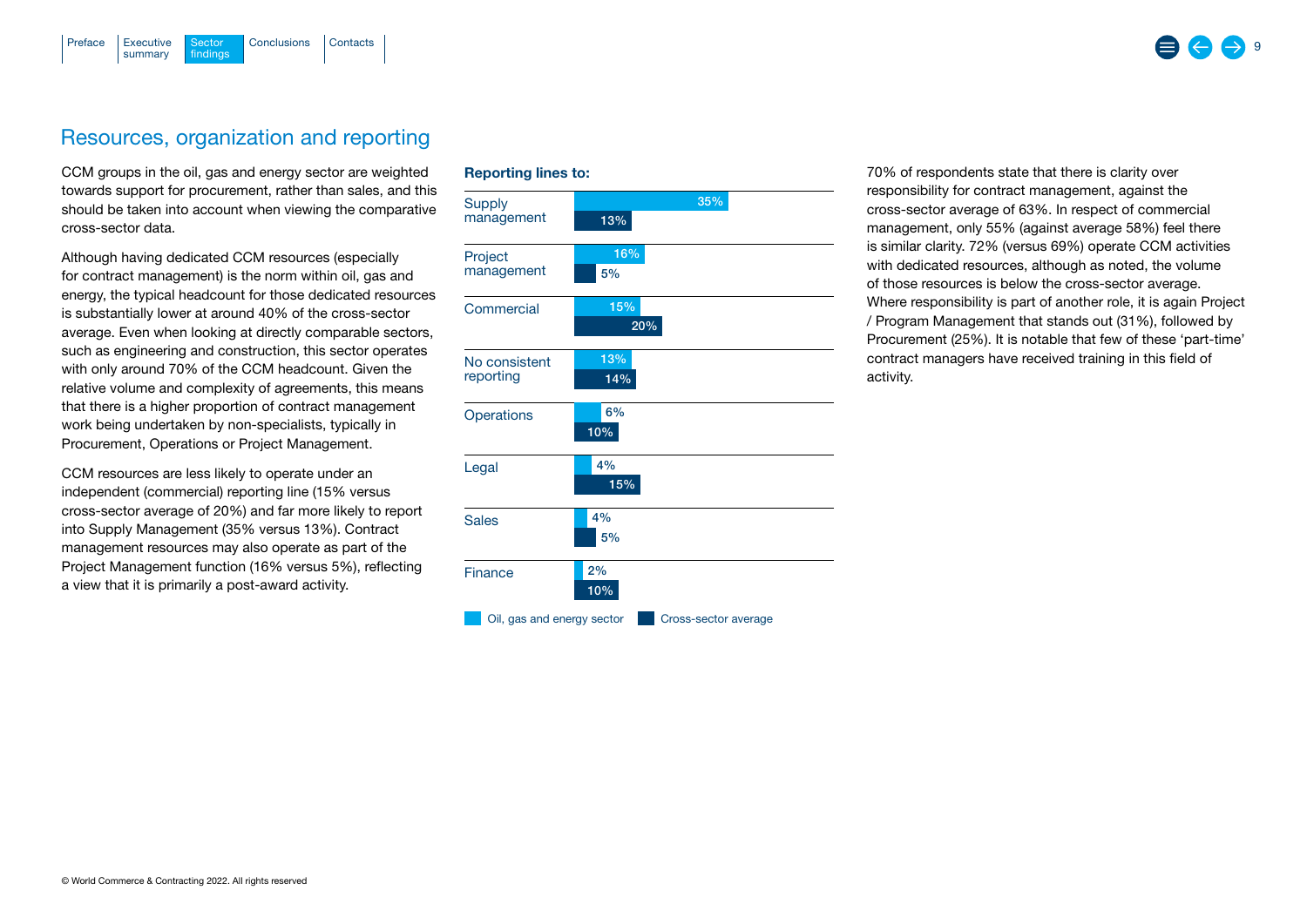#### [Executive](#page-2-0) Sector [Conclusions](#page-15-0) [Contacts](#page-16-0) summary Sector findings [Preface](#page-1-0)

#### Resources, organization and reporting (continued)

Overall, 23% of the workforce is in some way involved in contract management activities – for example, stakeholders in pre-award review and approval; fulfilling obligations or overseeing performance; negotiating or managing change. Even though this is slightly less than the cross-sector average of 26%, the limited support from technology means there are inevitable inefficiencies, which are compounded by the relatively high proportion of contracts that are deemed 'complex'.

60% of organizations operate with centralized or centerled CCM resources (against 52% average). 18% have a matrixed reporting structure and 22% are decentralized or vary by business division or geography. Analysis shows a distinct difference between those with a centralized model, especially in terms of more strategic investments and development – for example, technology deployment, simplification initiatives and performance measures. Decentralization results in a far more tactical focus, with an inability to identify value-add or contribute to business change.

Relative to other sectors, the oil, gas and energy sector is somewhat less likely to use offshore resources for CCM activities (16% versus 22%), but more likely to have fully outsourced some activities (24% versus 17%).

#### Offshoring and outsourcing



In terms of the tasks undertaken by these supplementary resources, they are overwhelmingly focused on contract administration (81% versus average of 66%) and less likely to be dealing with accounts payable / receivable (27% versus 33%) or contract review and discovery (48% versus 63%).

Finally, 24% of organizations in this sector have some level of integration between buy-side and sell-side CCM resources, against the cross-sector average of 31%. For complex sectors in particular, higher levels of integration support improved performance – for example, by driving improved data flows, shared systems and creating a greater interest in supporting key financial indicators such as cash flow and revenue growth.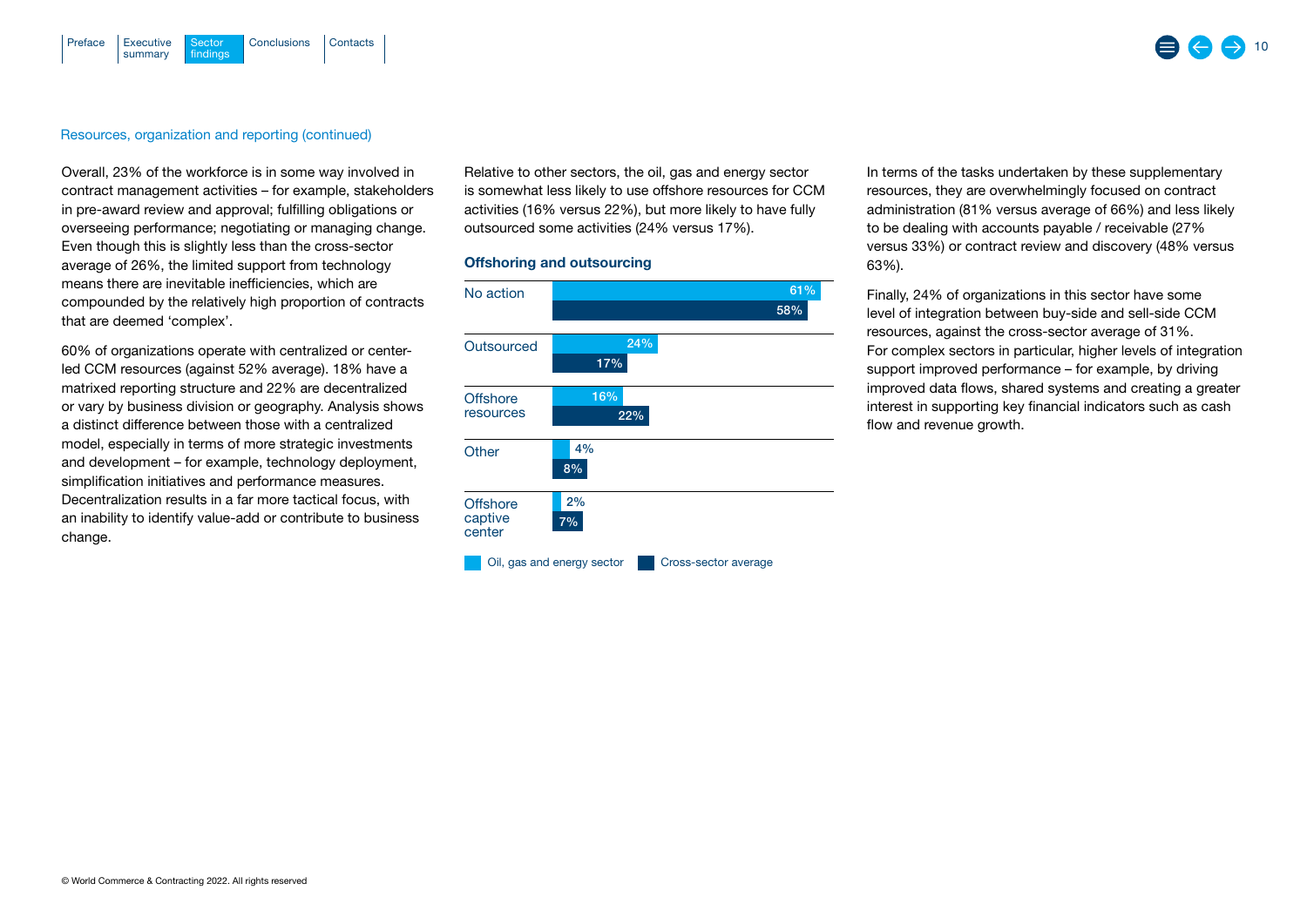

## Responsibilities and time allocation

[Executive](#page-2-0) Sector [Conclusions](#page-15-0) [Contacts](#page-16-0)

**Sector** findings

In terms of the top ten responsibilities, the primary areas in the oil, gas and energy sector are similar to other sectors. Where differences arise, these are in some cases attributable to the predominance of buy-side groups.

#### Top ten responsibilities

summary

<span id="page-10-0"></span>[Preface](#page-1-0)

| Negotiation                                          |
|------------------------------------------------------|
| 86%<br>(83%)                                         |
| Draft / develop agreements                           |
| 82%<br>(79%)                                         |
| Post-award contract management                       |
| 82%<br>(70%)                                         |
| Bid review / input                                   |
| 69%<br>(63%)                                         |
| Advice / guidance to the business                    |
| 67%<br>(76%)                                         |
| Establish commercial / contracting strategy          |
| 67%<br>(65%)                                         |
| Develop standards / policies                         |
| 61%<br>(57%)                                         |
| Supplier selection and award                         |
| 59%<br>(40%)                                         |
| Maintenance / compliance with standards and policies |
| 57%<br>(59%)                                         |
| <b>RFx preparation</b>                               |
| 55%<br>(42%)                                         |
| Supplier relationship management                     |
| 55%<br>(42%)                                         |
| Oil, gas and energy sector (Cross-sector average)    |

However, there are also some indications of a more operational / less strategic emphasis (for example, regarding areas such as change initiatives). The chart below shows the top ten, by percentage and then also the comparative rank in the cross-sector average.

#### Where time is allocated (top ten)

| Post-award<br>20%<br>(15%)                        |
|---------------------------------------------------|
| Draft / develop contracts<br>12% (15%)            |
| Negotiate<br>$11\%$ (14%)                         |
| Advice / guidance to business<br>8%<br>(8%)       |
| <b>RFx preparation</b><br>6%<br>(4% )             |
| Bid review / input<br>6%<br>(7%)                  |
| Supplier selection and award<br>6%<br>(4%)        |
| Pre-bid / market engagement<br>5% (4%)            |
| <b>Requirement definition</b><br>$4\%$ (3%)       |
| Supplier relationship management<br>$4\%$ (4%)    |
| Oil, gas and energy sector (Cross-sector average) |

The two areas that are in the cross-sector top ten, but absent from the oil, gas and energy list, are either leading or supporting change initiatives, such as introduction of new commercial models, and new forms of contract (these are in 15th and 12th positions respectively). Another area notable by its low status (yet consistent with earlier findings) is development, roll-out or support for automated systems and tools, which ranks as a leading responsibility only half as frequently as the cross-sector average.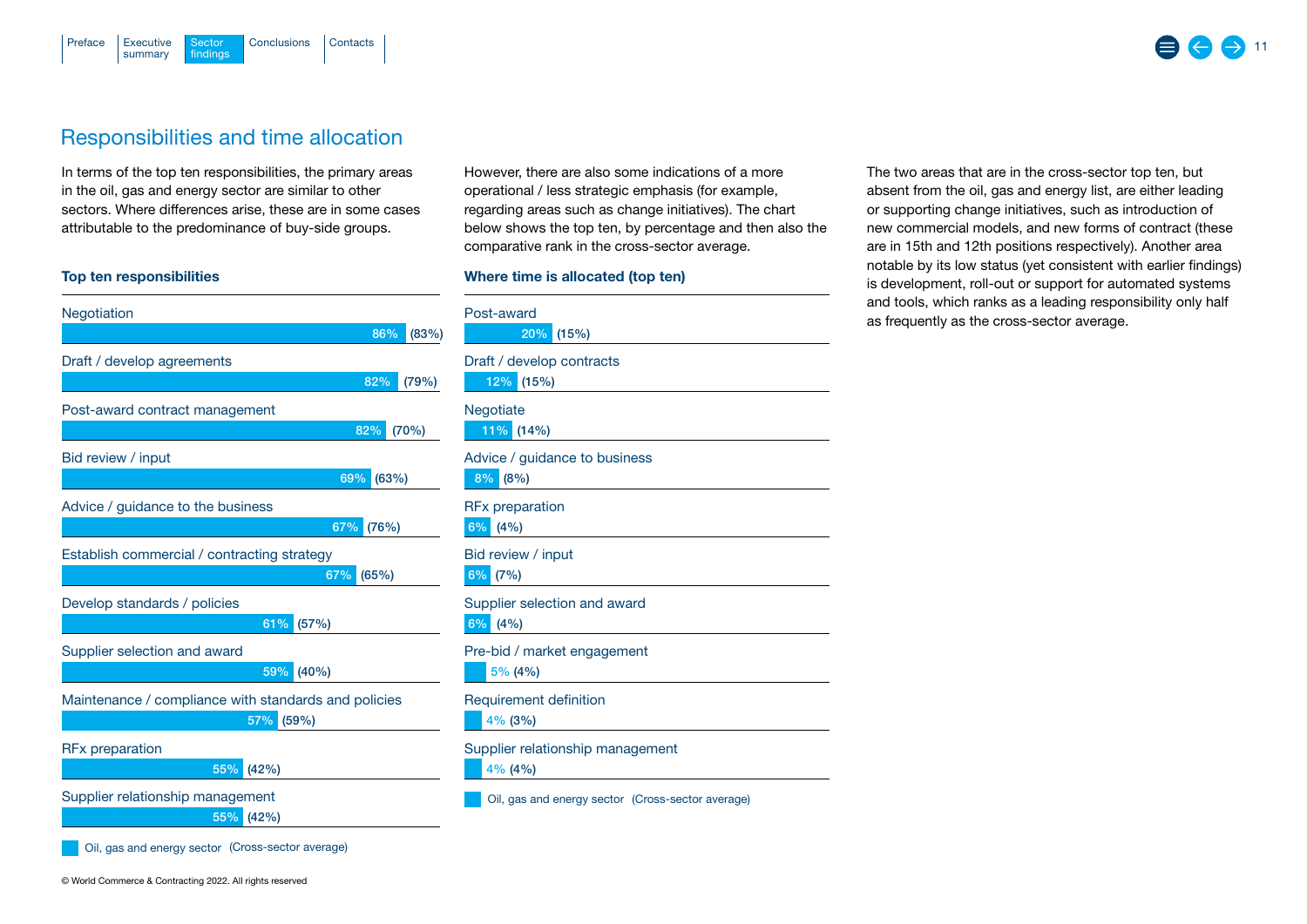



#### Responsibilities and time allocation (continued)

The chart (right) shows responsibilities in a different form and reflects answers to the question "In the context of specific contracts, who has primary responsibility for the following activities?" The percentage represents those who answered "my team" (i.e. CCM) and reveals a consistently higher frequency of the leading role in the oil, gas and energy sector.

| <b>Responsibility of activities</b> |
|-------------------------------------|
| Setting negotiation strategy        |
| 46%                                 |
| 44%                                 |
| <b>Evaluating cost</b>              |
| 21%                                 |
| 20%                                 |
| <b>Negotiating price</b>            |
| 35%                                 |
| 24%                                 |
| Sub-contracting                     |
| 43%                                 |
| 28%                                 |
| <b>Reviewing requirements</b>       |
| 40%                                 |
| 32%                                 |
| Performance management              |
| 28%                                 |
| 26%                                 |
| Relationship management             |
| 36%                                 |
| 29%                                 |

Oil, gas and energy sector **CRO** Cross-sector average

The primary areas of responsibility do not directly co-relate to where most time is spent (workload distribution) and on this measure the top ten activities in terms of resource allocation (again compared to the cross-sector average) are:

- 1. Post-award contract management (20.2%) (15.2%)
- 2. Draft / develop contracts (12.1%) (14.7%)
- 3. Negotiate (10.6%) (13.8%)
- 4. Advice / guidance to business (7.5%) (7.9%)
- 5. RFx preparation (6.3%) (4.4%)
- 6. Bid review / input (6.0%) (6.9%)
- 7. Supplier selection and award (5.5%) (3.8%)
- 8. Pre-bid / market engagement (4.7%) (4.4%)
- 9. Requirement definition (4.4%) (3.1%)
- 10. Supplier relationship management (3.8%) (4.2%)

On average, CCM groups in other sectors spend more time 'Establishing commercial / contracting strategy', which with 3.6% places it in the top ten, and on 'Developing, implementing and maintaining automated systems and tools' (5.6% cross-sector, 3.0% for this sector).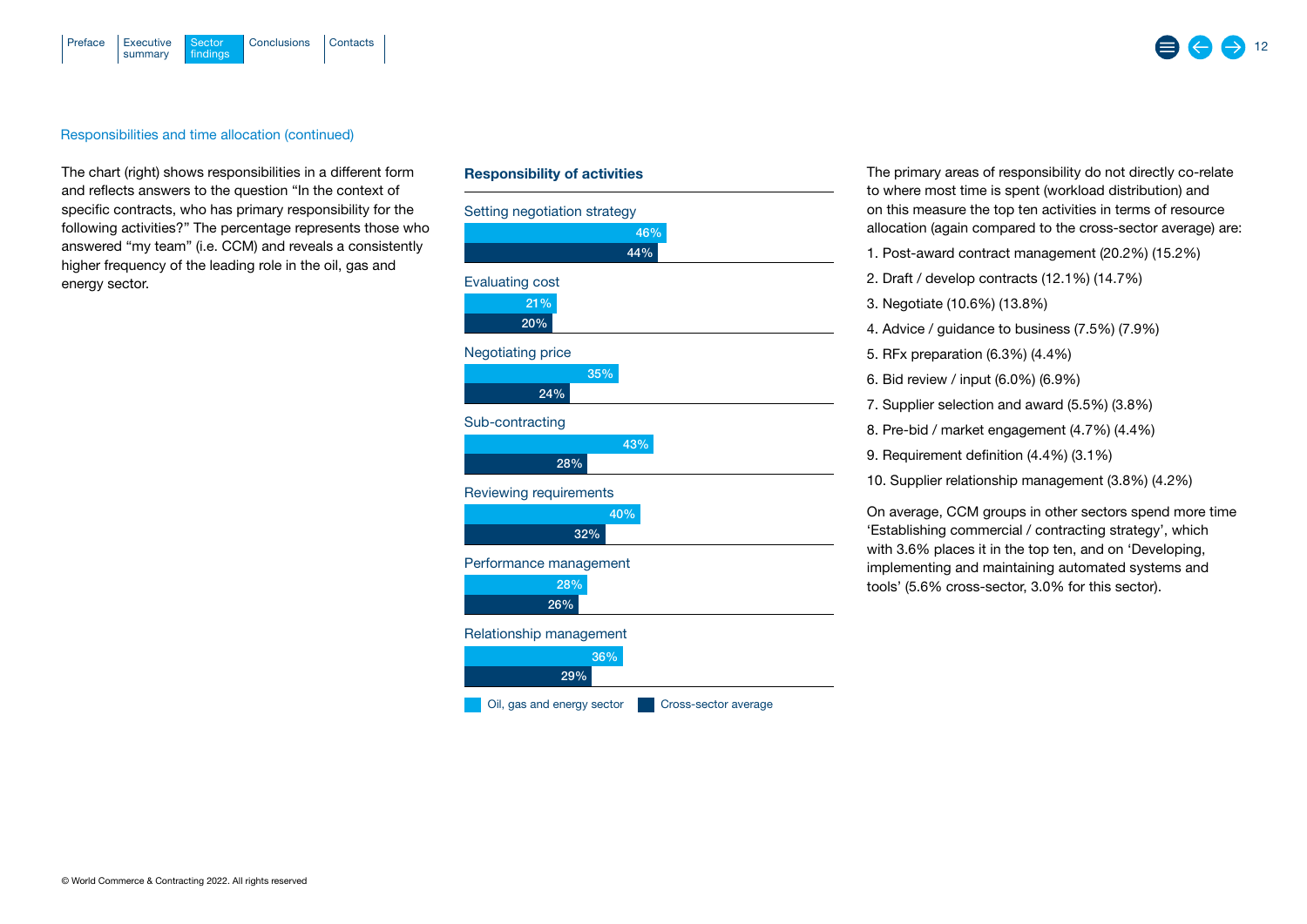## <span id="page-12-0"></span>CCM objectives

CCM objectives in oil, gas and energy are very similar to those in other sectors, especially for groups operating on the buy-side. For contract management, they are heavily weighted towards business controls and containing risk. 'Facilitating external relationships' and 'Improving business productivity' are not considered meaningful objectives for contract management groups, and come in last place.

#### Primary objectives for contract management





#### Manage change



#### Negotiation 'center of excellence'



#### Financial impact



Oil, gas and energy sector Cross-sector average



The objectives for commercial management are more strongly oriented towards added-value, with 'Financial impact' the clear leader. 'Balance business objectives / customer needs' is in third position in the cross-sector rankings.

#### Primary objectives for commercial management



Risk mitigation / management

16% 12%

Balance business objectives / customer needs

10% 10%

#### Negotiation 'center of excellence'

10% 9%

#### Identify opportunities for added-value



Oil, gas and energy sector Cross-sector average

When it comes to the readiness to support business objectives (and respond to increased executive expectations), CCM groups in this sector are not typically well-equipped. For example, while they appreciate the need for increased market research, there is on average less than 0.5 of a head allocated to this activity. Similarly, in areas related to simplification and ease of doing business, CCM groups are focusing far less activity than their cross-sector peers, which inevitably impacts productivity and the ability to shift workload from a largely reactive to proactive mode of operation.

The primary areas of market research that CCM groups would like to undertake are:

- Pricing / charging models
- Organizational benchmarking
- Competitive terms and conditions
- Best practices in offering design and simplification
- Trends in commercial offerings

These priorities are an encouraging indicator of awareness of the need for change. The challenge may be inadequate resources to gather and analyze the necessary data, or to formulate the business case for change.

On this question of change, another encouraging indicator is that this sector is more likely to have undertaken a skills audit of CCM staff (50% versus average 35%) and 56% have developed a skill gap analysis. 61% (against crosssector 55%) have training resources or plans in place, though only 41% (versus 43%) have the necessary budget to execute on delivery.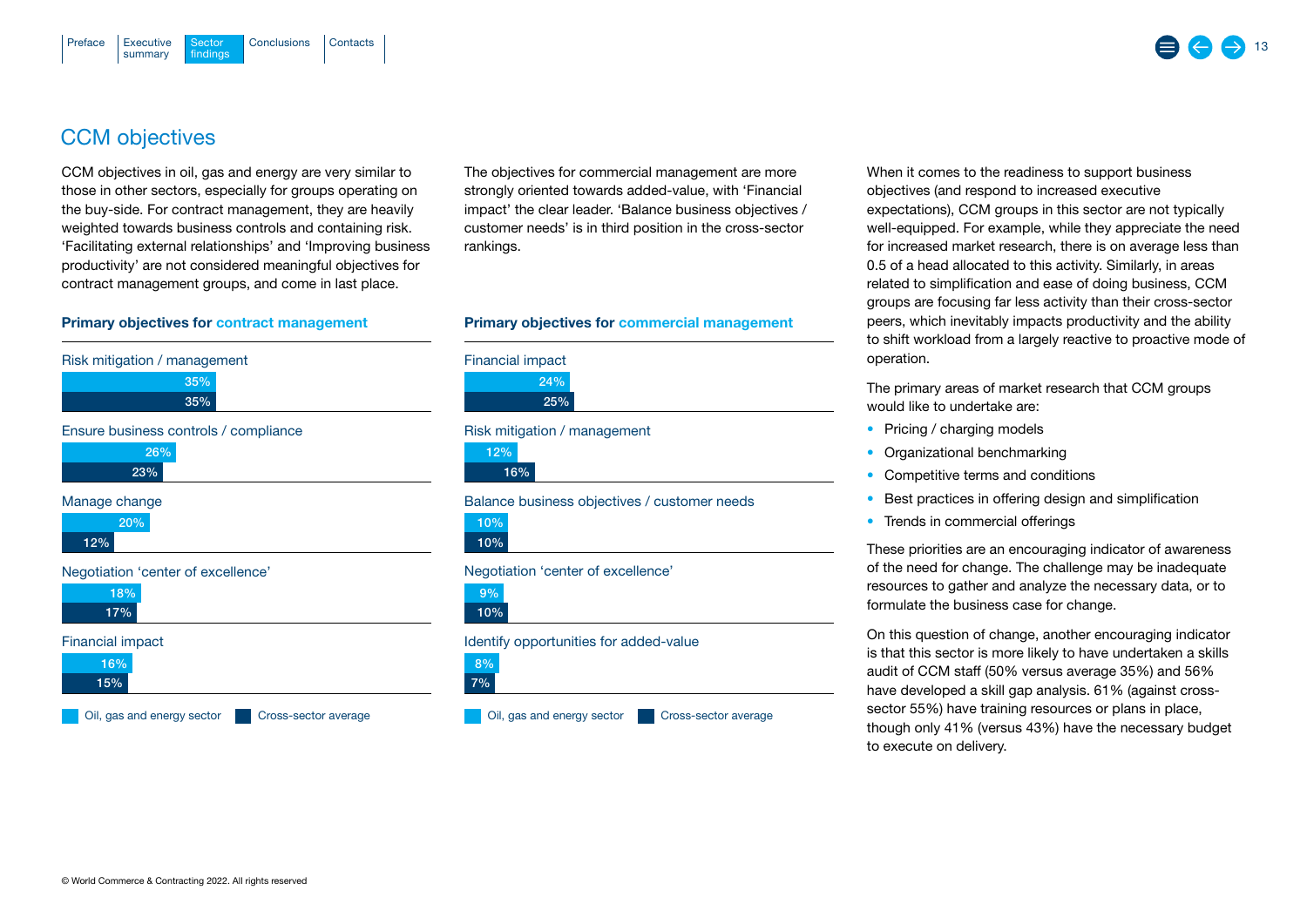<span id="page-13-0"></span>

### **Measurements**

CCM groups in the oil, gas and energy sector spend less time than the cross-sector average supporting low complexity contracts, applying only 16% of resources to these versus an average of 21%. They deploy 49% of their resources on high complexity agreements, versus an average 42%. However, this apparent efficiency does not translate into higher levels of productivity. When it comes to contracts handled per head, this sector has a 'productivity shortfall' of more than 30% relative to crosssector averages. For example, contracts being handled simultaneously per head are as follows:

#### Contracts handled per head – Pre-award

| On own standard terms<br>(low complexity)    | 12<br>(15)            |  |  |  |  |  |
|----------------------------------------------|-----------------------|--|--|--|--|--|
| On other side's standard<br>(low complexity) | 7<br>(12)             |  |  |  |  |  |
| Solution contracts                           | 5<br>(7)              |  |  |  |  |  |
| High complexity                              | 3 <sup>1</sup><br>(5) |  |  |  |  |  |
| Contracts handled per head - Post-award      |                       |  |  |  |  |  |
| On own standard                              | 16<br>(25             |  |  |  |  |  |
| On other side's standard                     | '15)<br>9             |  |  |  |  |  |

Lack of automation appears to be a major influence on this performance and is reflected in the relatively basic areas of functionality which this sector identifies as priorities for

Solution contracts 7 (10)

High complexity and the state of  $\overline{4}$  (5)

- The ability to find and search contracts
- Visibility into and across contracts
- Monitoring operational performance
- Supporting internal data flows
- Improving compliance.

However, lower productivity does not translate to longer cycle times and the economic benefit from greater speed certainly outweighs the incremental costs of handling fewer contracts per head. Compared to cross-sector averages, teams spend more time on pre-bid market engagement, RFx preparation, requirements definition and supplier selection (approximately 21% versus 15%) and this may explain the approximately 13% better-than-average cycle times from bid to award.

#### Contract cycle time domestic agreements (weeks)



Cil, gas and energy sector **Cross-sector average** 

#### The top items that are monitored are:

- Cost reductions
- Improvement initiatives
- Cycle times
- Negotiated benefits
- Invoicing accuracy
- Compliance (performance)
- Compliance (standards).

#### The top items reported are:

- Adherence to contract specification / scope
- Negotiated benefits
- Compliance (performance)
- Compliance (standards)
- Cost avoidance
- On-time delivery
- Number of POs / contracts handled.

While these measures are in both cases broadly in line with cross-sector averages, in most cases they do not indicate gathering or reporting the sort of data that generates meaningful value-add or evidence of strategic contribution. These broader measures – which often relate to areas such as risk scoring, post-award value retention and growth, portfolio analysis and operational speed – are often impossible to capture without advanced systems. To move towards world-class standards, organizations in this sector need to establish a set of measurements that align with corporate goals and strategies and encourage the sort of innovation and adaptability that matches the best performers.

© World Commerce & Contracting 2022. All rights reserved

automation: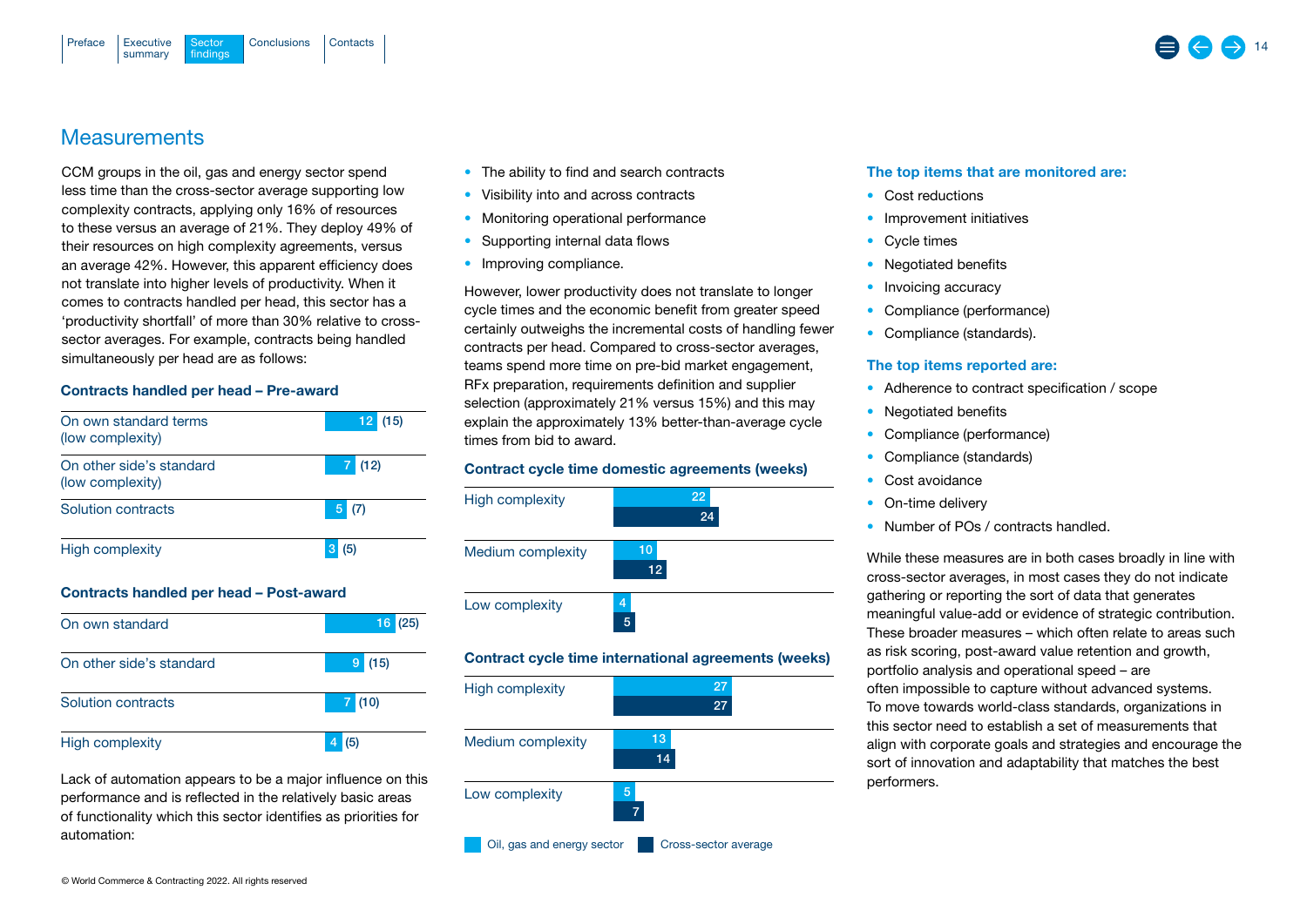<span id="page-14-0"></span>



### Barriers to improvement

What factors are constraining the performance of CCM groups and the development of improved capabilities in the oil, gas and energy sector?

As with other sectors, 'operational workload' tops the list, though both this and budgetary constraints are not such dominant factors. Relative to others, the quality of functional leadership and of existing skills are seen as substantial inhibitors. In a sector that is undergoing rapid and fundamental change, it is not surprising that there are stresses in terms of both leadership and skills. As with some other traditional sectors, such as aerospace and defence, traditions of loyalty and recruitment within the sector may be acting as a significant disadvantage in adapting to new market conditions.

The top five barriers in the oil, gas and energy sector (with comparative data for cross-sector) are:

#### Top five barriers



Once again, the challenge with establishing data is partly based on the areas where measurement occurs, but is also constrained by the limitations of existing technology, which frequently appears limited to transactional procure-to-pay systems.

Separately, the study asked about the barriers to technology adoption. Of these, the first two are dominant, with the others cited by around one third of respondents:

- Obtaining budget (68%)
- Building consensus across stakeholders (60%)
- Achieving alignment with IT strategies
- Identifying an executive sponsor
- Concerns over data security.

As previously observed, these barriers are unlikely to be overcome unless CCM groups focus their attention on the economic and strategic impact of new systems. While they concentrate on issues of administrative efficiency and business controls, they will not establish a compelling business case.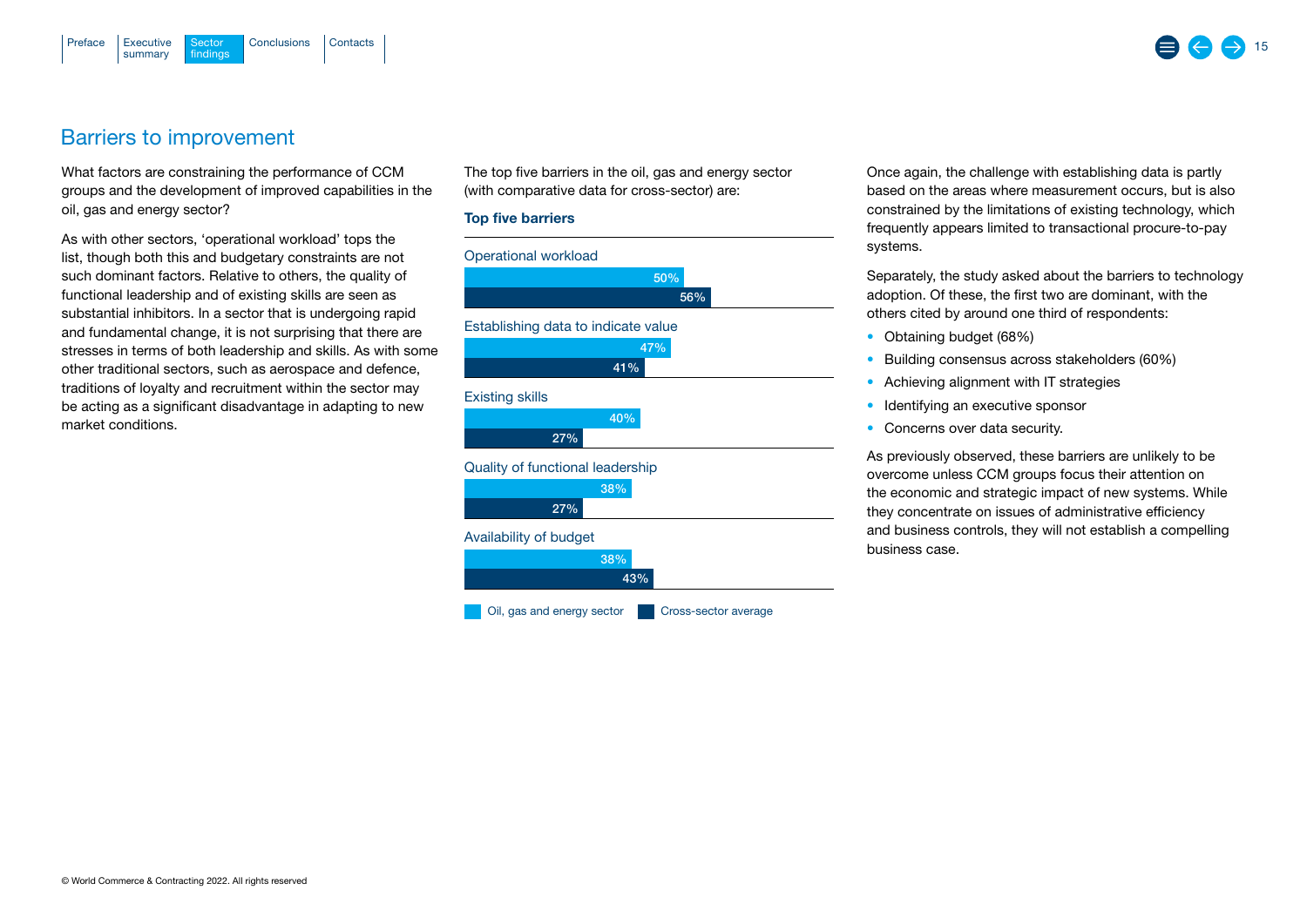[Executive](#page-2-0) Sector Conclusions [Contacts](#page-16-0)

## **Conclusions**

<span id="page-15-0"></span>[Preface](#page-1-0)

The status of CCM in oil, gas and energy reveals a very mixed picture. There are real positives, in areas such as centralization of resources and the extent of executive interest. Against this, there are indications of substantial under-investment in building resources and competency, with CCM still viewed by many as a subservient activity to Procurement and Program Management.

Growing market volatility and complexity is being made worse by sector-specific pressures arising from ESG pressures and increasing regulation. There is an urgent need to re-focus CCM resources and capabilities into strategic activities and the management of change.

Today, CCM groups have a transactional focus. They operate with very little of the technology needed – and available – to enable a more strategic view of portfolio performance and the reduction of repetitive issues. This constrains improvements that go beyond a tactical level of individual opportunities or problem resolution.

In summary, relative to other sectors, the data in this report indicates a below-average level of investment in CCM capability and this inevitably leads to missed opportunities to reduce value erosion and increase strategic impact. Overall, the likely reward for those who take action is to generate cost and value improvements equivalent to 5-7% of average contract value.

Traditionally many organizations in the oil, gas and energy sector have operated a portfolio of programmes and projects. They have sought to maintain their 'power' by dividing, controlling, and co-ordinating the various elements of the contracting lifecycle. As the business portfolio changes, there is a need to raise CCM to being a business level enabler that supports portfolio management and evolution, along with commercial innovation in support of new business and delivery models.



The reward for investment in CCM capability can be cost improvements equivalent to 5-7% of average contract value.